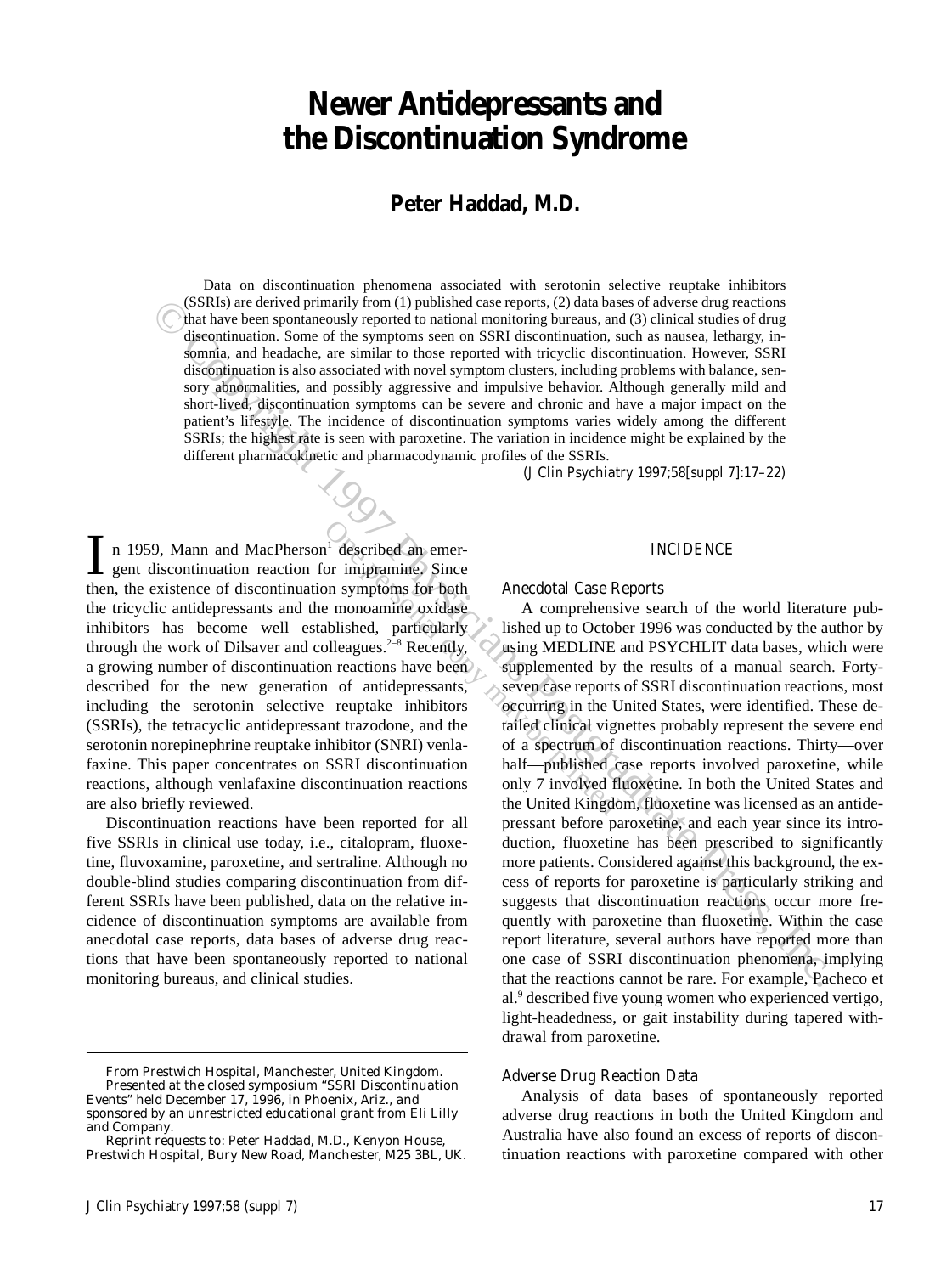### **Figure 1. Number of Spontaneous Reports of Discontinuation Reactions with Serotonin Selective Reuptake Inhibitors.\***



SSRIs. In 1993, the United Kingdom Committee on Safety of Medicines (CSM)<sup>10</sup> stated that discontinuation symptoms were more commonly reported with paroxetine than with other SSRIs. While the Committee did not provide comparison figures, it documented 78 reports of paroxetine discontinuation. More recently, the Australian Adverse Drug Reactions Advisory Committee<sup>11</sup> reported that it had received 22 reports of discontinuation reactions for paroxetine, 7 for sertraline, and 3 for fluoxetine (Figure 1). Once again, the excess of reports for paroxetine is particularly striking as it accounts for less than half of the total SSRI prescriptions issued in both the United Kingdom and Australia.

Taking into account the proportions of prescriptions that are written for each SSRI is necessary to obtain an accurate estimate of relative incidence. Price et al.<sup>12</sup> calculated the number of discontinuation reactions per thousand prescriptions for each SSRI on the basis of reports of discontinuation events that were spontaneously lodged by physicians with the Committee on Safety of Medicines in the United Kingdom. The authors estimated an incidence of 300 reports of discontinuation reactions per million paroxetine prescriptions, 30 per million sertraline or fluvoxamine prescriptions, and 2 per million fluoxetine prescriptions (Figure 2).

It is likely that spontaneously reported adverse drug reaction data seriously underestimate the true incidence of SSRI discontinuation reactions. There are several reasons for this. Most discontinuation reactions are mild and presumably go unreported because patients fail to notify their physicians. If a patient does consult, the physician may fail to recognize the nature of the discontinuation symptoms and incorrectly attribute them to either a physical illness, such as the flu, or to a depressive relapse. Gillespie and colleagues<sup>13</sup> surveyed 200 psychiatrists of different nationalities and found that approximately half were unaware that SSRIs were associated with discontinuation phenomena. Even if a discontinuation syndrome is recog-





nized, the physician may not inform the relevant monitoring agency. In the Gillespie et al. survey, only a minority of respondents stated that they would report a discontinuation reaction that they recognized to either a national surveillance unit or a journal.

### Clinical Studies

**Example 1997**<br> **Example 1997**<br> **Example 1997**<br> **Example 1997**<br> **Example 1997**<br> **Example 1997**<br> **Example 1997**<br> **Example 1997**<br> **Example 1997**<br> **Example 1997**<br> **Example 1997**<br> **Example 1997**<br> **Example 1997**<br> **Example 1997** Clinical studies are the third source of data about discontinuation reactions. In assessing these data, a distinction should be drawn between (1) clinical trial data bases held by pharmaceutical companies, which generally indicate that discontinuation reactions are extremely rare, and (2) clinical studies specifically designed to investigate discontinuation reactions, which consistently find that such reactions are common. The paucity of reports in clinical trial data bases is probably due to several factors. First, discontinuation reactions rarely occur in patients who have received fewer than 8 weeks of treatment with an SSRI, yet clinical trials are often shorter than this. Second, clinical trials seldom include follow-up data after drug cessation. Those that do incorporate follow-up measures usually assess patients for a depressive relapse several months after drug discontinuation. By then, any discontinuation symptoms are likely to have resolved long ago. Finally, it is probable that discontinuation symptoms are more common following cessation of high doses of SSRIs, but clinical trials often use relatively low doses.

> Studies specifically designed to assess discontinuation symptoms consistently report high rates. To date, seven such studies have been published (Table 1).<sup>14–20</sup> Although all have methodological weaknesses, they all report clinically significant rates (i.e., 20% and upward) of discontinuation symptoms, at least for some SSRIs. The highest reported rate was 86% of patients stopping fluvoxamine in an open label study.16 Of particular note are the study by Coupland et al.<sup>17</sup> and that by Oehrberg et al.<sup>20</sup>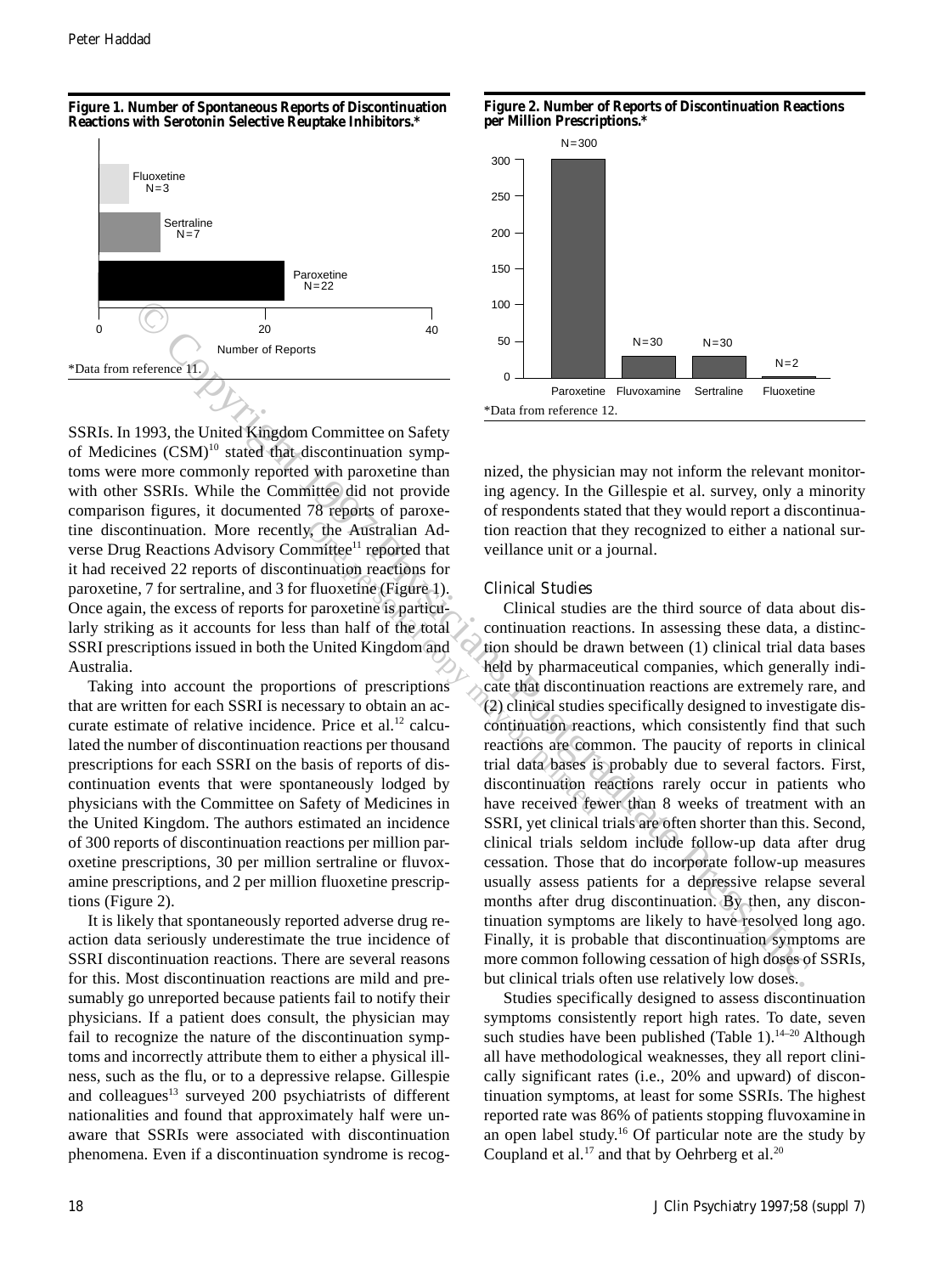**Table 1. Studies of SSRI Discontinuation Reactions**

|                                      |                |    | Withdrawal Symptoms |               |
|--------------------------------------|----------------|----|---------------------|---------------|
| Study                                | Drug Withdrawn | N  | N                   | $\frac{0}{0}$ |
| Black et al. <sup>16</sup> (1993)    | Fluvoxamine    | 14 | 12                  | 86            |
| Mallya et al. $^{19}$ (1993)         | Fluvoxamine    | 17 | 4                   | 24            |
| Barr et al. <sup>14</sup> (1994)     | Paroxetine     | 6  | 3                   | 50            |
| Keuthen et al. $^{18}$ (1994)        | Paroxetine     | 13 | 5                   | 39            |
| Oehrberg et al. <sup>20</sup> (1995) | Paroxetine     | 55 | 19                  | 35            |
|                                      | Placebo        | 52 | 7                   | 14            |
| Bhaumik & Wildgust <sup>15</sup>     | Paroxetine     | 12 | 5                   | 42            |
| (1996)                               | Fluoxetine     | ?  | $\theta$            |               |
| Coupland et al. $^{17}$ (1996)       | Clomipramine   | 13 | 4                   | 31            |
|                                      | Paroxetine     | 50 | 10                  | 20            |
|                                      | Fluvoxamine    | 43 | 6                   | 14            |
|                                      | Sertraline     | 45 |                     | 2             |
|                                      | Fluoxetine     | 20 | 0                   | 0             |

**Example the space of the space of the space of the space of the space of the space of the space of the space of the space of the space of the space of the space of the space of the space of the space of the space of the** Coupland et al.<sup>17</sup> retrospectively examined case notes to determine the incidence of discontinuation reactions in patients stopping clomipramine and four different SSRIs. They found that the incidence of discontinuation symptoms was significantly higher in patients who had been treated either with clomipramine (31%) or one of the shorter half-life SSRIs, fluvoxamine (14%) or paroxetine (20%), than in patients who had taken one of the longer half-life SSRIs, sertraline (2%) or fluoxetine (0%). In the double-blind, placebo-controlled study by Oehrberg et al.,<sup>20</sup> a 12-week treatment period with either paroxetine or placebo was followed by a 2-week placebo period during which all new symptoms were analyzed. During the final 2-week period, discontinuation symptoms developed in 19  $(35%)$  of the paroxetine-treated subjects as opposed to  $7$ (14%) of the placebo-treated subjects.

The one published report of citalopram discontinuation involved only two patients $21$ ; this may indicate citalopram's low relative risk, the agent's limited use to date, or a combination of the two. Among the other four SSRIs, the general consensus from case report data, spontaneous adverse drug reaction data, and clinical studies is that the incidence of discontinuation symptoms is highest for paroxetine, lowest for fluoxetine, and intermediate for fluvoxamine and sertraline. Discontinuation reactions are not unique to SSRIs. The incidence of symptoms seen in studies of paroxetine discontinuation is comparable to that seen in studies of discontinuation of tricyclic antidepressants<sup>22–24</sup> or monoamine oxidase inhibitors,<sup>25</sup> while the incidence with fluoxetine is far lower. Thus, depending on the SSRI chosen, the incidence of discontinuation reactions appears no higher than that seen with older antidepressants and may be far lower.

### SYMPTOMS OF SSRI DISCONTINUATION

A great variety of SSRI discontinuation symptoms have been reported. For example, 51 different symptoms were noted in the report of the Australian Adverse Drug Reac-

### **Table 2. Discontinuation Syndrome Symptom Profile: SSRIs vs. Tricyclic Antidepressants\***

Symptoms of tricyclic discontinuation<sup>a</sup>

- gastrointestinal and general somatic distress (e.g., lethargy, nausea, headache) often with anxiety or agitation
- sleep disturbances (e.g., insomnia, excessive dreams)
- movement disorders (akathisia, parkinsonism)
- behavioral activation (continuum extending to mania)
- miscellaneous (e.g., cardiac arrhythmias)
- Novel symptoms of SSRI discontinuation
	- problems with balance (e.g., dizziness, ataxia, vertigo) • sensory abnormalities (e.g., shock-like sensations, paresthesia, numbness)
	- aggressive and impulsive behavior (e.g., suicidal and homicidal thoughts, shoplifting)

\*Abbreviation: SSRI = serotonin selective reuptake inhibitor. <sup>a</sup> as classified by Dilsaver et al.<sup>2</sup>

tions Advisory Committee, $11$  19 symptoms in the study of fluvoxamine discontinuation by Black et al.,<sup>16</sup> and 10 symptoms in the study by Coupland et  $al.^{17}$  Despite this variation, certain symptoms are consistently reported with a relatively high frequency. These can be regarded as the core symptoms of SSRI discontinuation. The four commonest symptoms, in decreasing order of frequency, appear to be dizziness, nausea, lethargy, and headache. Other common symptoms include anxiety, paresthesia, confusion, tremor, sweating, insomnia, irritability, memory problems, and anorexia (see "Serotonin Reuptake Inhibitor Discontinuation Syndrome: A Hypothetical Definition" in this supplement for further discussion of the symptoms of SSRI discontinuation).

Dilsaver and colleagues<sup>2</sup> divided symptoms of tricyclic antidepressant discontinuation into five main groups: (1) gastrointestinal and general somatic distress symptoms (e.g., lethargy, nausea, headache) often associated with anxiety or agitation; (2) sleep disturbance (e.g., insomnia, excessive dreaming); (3) movement disorders (particularly akathisia and parkinsonism); (4) behavioral activation on a continuum to mania; and (5) miscellaneous symptoms (e.g., cardiac arrhythmias). With the exception of cardiac arrhythmias, these symptom groups have also been described during SSRI discontinuation, though in the category of movement disorder, the SSRI literature is limited to a single published case of an acute dystonic reaction.<sup>26</sup>

Several novel symptoms or symptom clusters, which do not fall within the Dilsaver et al.<sup>2</sup> classification system, are apparent within the literature on SSRI discontinuation, which suggests that the symptoms of SSRI discontinuation may be more varied than those seen with the tricyclic antidepressants (Table 2). These include problems with balance, sensory abnormalities, and possibly aggressive and impulsive behavior.

Problems with balance, which include dizziness, ataxia, and vertigo, have been reported on discontinuation of fluvoxamine, fluoxetine, sertraline and paroxetine. Several reports, including Coupland et al., $17$  state that these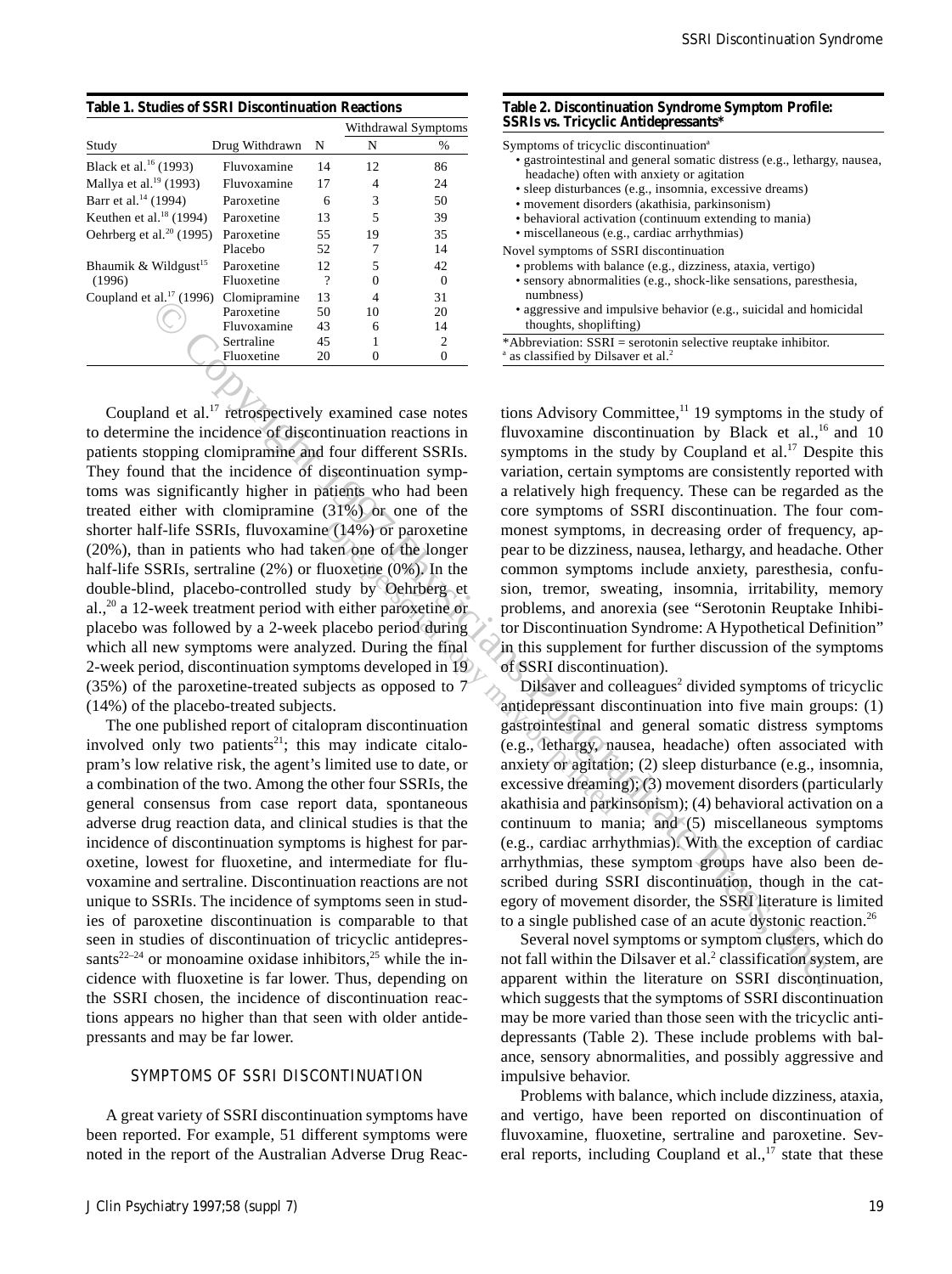symptoms are sometimes exacerbated by slight movement. Occasionally, these symptoms are severe. For example, Einbinder $27$  described a patient whose dizziness caused her to fall into furniture. Dizziness/light-headedness appears to be the most common symptom that occurs on SSRI discontinuation. Although dizziness has been described on discontinuation of tricyclic antidepressants, it is far less prominent, occurs less frequently, and tends to be less severe than when associated with cessation of SSRIs.

Sensory abnormalities comprise the second novel symptom group and include shock-like sensations, paresthesia, and numbness. The shock-like sensations have been described as "a jolt," "a rush," or "a shock,"28 like "electric shocks" or "electric-like waves"29 and may occur in up to 5% of patients who stop taking an SSRI.<sup>28</sup> Coupland et al.<sup>17</sup> suggest that they may be a severe form of paraesthesia. Several reports $17.29$  mention that the shocks may be exacerbated by slight movement, and, in some cases, they are very disabling.29 Shock-like sensations are not described in the literature on tricyclic antidepressant discontinuation.

Aggressive and impulsive behavior may represent a third novel symptom cluster seen on SSRI discontinuation. However, the occurrence of this cluster is based on only three case reports of SSRI discontinuation,30,31 far fewer data than those which support the existence of the two novel symptom clusters described previously. Thus, the association may be coincidental or, if causal, extremely rare. Further verification is required before one can confidently regard impulsive and aggressive behavior as a recognized feature of SSRI discontinuation.

Symptoms of SSRI discontinuation seldom appear in isolation. Rather, a group of symptoms may overlap markedly; some will fall within the Dilsaver et al.<sup>2</sup> classification, and some may be part of the three novel symptom clusters. This overlap may make the discontinuation phenomena difficult to recognize in clinical practice. In particular, psychiatric discontinuation symptoms such as depressed mood, agitation, or irritability may be mistaken for a relapse of depressive symptoms.

### DIFFERENCES AMONG SSRIs

The variation in incidence of discontinuation reactions among the SSRIs may be partly accounted for by their markedly different pharmacokinetic profiles.<sup>32</sup> Several pharmacokinetic factors appear relevant. First, there is the half-life of the parent drug. Fluoxetine (low risk of discontinuation reactions) has the longest half-life of the SSRIs, while paroxetine (high risk of discontinuation reactions) has one of the shortest half-lives. When multiple doses are assessed, the half-life of paroxetine is 21 hours while that of fluoxetine is almost 6 days. Second, the occurrence of active metabolites may influence the variation in incidence of discontinuation reactions among SSRIs. Paroxetine has no active metabolite, while norfluoxetine, the active metabolite of fluoxetine, has a half-life of 7 days, which effectively extends the already long half-life of fluoxetine. A third pharmacokinetic factor that may be relevant is whether the SSRI has linear or nonlinear kinetics. When a drug shows autoinhibition (as do both fluoxetine and paroxetine), its pharmacokinetics are nonlinear, and the elimination half-life decreases as the plasma concentration falls. In the case of fluoxetine, the nonlinear kinetics is probably immaterial because of the agent's long half-life. However, in the case of a short half-life agent, such as paroxetine, the occurrence of nonlinear kinetics will result in a precipitous drop in plasma paroxetine levels following drug cessation. In summary, pharmacokinetic factors including short half-life, absence of active metabolites, and autoinhibition may contribute to the high rate of discontinuation symptoms that are seen with paroxetine. These factors may also contribute to the severity of discontinuation phenomena.

Pharmacodynamic differences may also contribute to the differential incidence of discontinuation reactions seen with the SSRIs. Of particular note is the fact that of the five SSRIs, paroxetine has the most affinity for muscarinic-receptor blockade and is also the most potent inhibitor of serotonin reuptake.<sup>33</sup>

### DISCONTINUATION REACTIONS WITH VENLAFAXINE

From the therm is the same of the same of the same of the same of the same of the same of the same of the same of the same of the same of the same of the same of the same of the same of the same of the same of the same of Venlafaxine is a comparatively new antidepressant that inhibits the reuptake of both noradrenaline and serotonin. Farah and Lauer<sup>34</sup> report that, in phase 2 clinical trials, discontinuation of higher dose venlafaxine resulted in insomnia, headaches, and fatigue in some patients. A number of case reports have also been published describing venlafaxine discontinuation reactions.<sup>34-36</sup> Some of the symptoms described in these case reports are similar to those reported with SSRI discontinuation and include dizziness, headache, nausea, fatigue, excessive dreaming, and, in one case,<sup>35</sup> shock-like sensations which were exacerbated by movement, i.e., one of the novel SSRI symptoms.

One of the three patients reported by Louie et al.<sup>35</sup> was a 46-year-old woman with major depression and no history of hallucinations or psychosis who experienced auditory hallucinations on terminating venlafaxine, which remitted on restarting this medication. Auditory hallucinations occurring as an antidepressant discontinuation symptom are very unusual. Two of the three patients reported by Louie et al. had previously experienced discontinuation symptoms on stopping SSRIs and reported that they regarded those symptoms as similar to those experienced on stopping venlafaxine.

The discontinuation reactions seen with the SSRIs and venlafaxine may share a similar mechanism, as both inhibit the reuptake of serotonin. However, venlafaxine also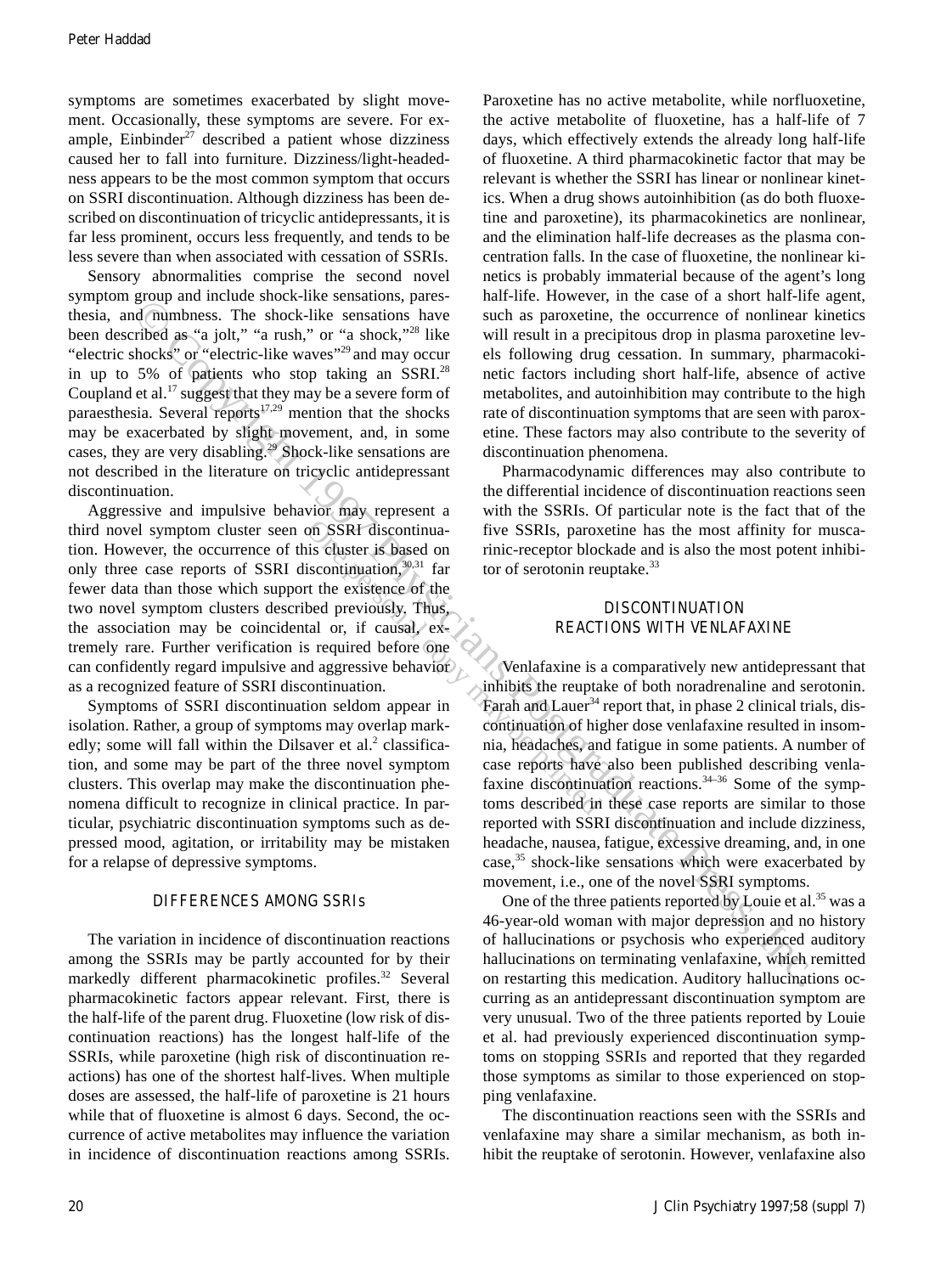inhibits the reuptake of norepinephrine, and this may also be relevant. Venlafaxine has a short half-life and, as with paroxetine, this may contribute to the occurrence of discontinuation reactions.

### CONCLUSIONS

Since the state of the two states in the state of the state of the state of the state of the state of the state of the state of the state of the state of the state of the state of the state of the state of the state of t In summary, the data on SSRI discontinuation reactions are derived from published case reports, from data bases of adverse drug reactions that have been spontaneously reported to national monitoring bureaus, and from clinical studies. The incidence of reactions varies widely among the different SSRIs, and there is a general consensus that rates are highest with paroxetine, lowest with fluoxetine, and intermediate for the other SSRIs. The commonest symptoms appear to be dizziness, nausea, lethargy, and headache, but many other symptoms may occur. Some symptoms, such as nausea, lethargy, headache, and insomnia, overlap with the symptoms of tricyclic discontinuation described by Dilsaver et al.<sup>2</sup> However, SSRI discontinuation is also associated with novel symptom clusters, including problems with balance, sensory abnormalities, and possibly aggressive and impulsive behavior. There is a need for more methodologically rigorous studies to characterize the SSRI discontinuation syndrome, determine its incidence and its impact on patients, and evaluate what differences exist among the different SSRIs in terms of these parameters.

*Drug names:* amitriptyline (Elavil and others), clomipramine (Anafranil), fluoxetine (Prozac), fluvoxamine (Luvox), imipramine (Tofranil and others), paroxetine (Paxil), sertraline (Zoloft), trazodone (Desyrel and others), venlafaxine (Effexor).

#### REFERENCES

- 1. Mann AM, MacPherson AS. Clinical experience with imipramine (G22355) in the treatment of depression. Canadian Psychiatric Association Journal 1959;4:38–47
- 2. Dilsaver SC, Greden JF, Snider RM. Antidepressant withdrawal syndromes: phenomenology and pathophysiology. Int Clin Psychopharmacol 1987;2:1–19
- 3. Dilsaver SC. The pathophysiologies of substance abuse and affective disorders: an integrative model? J Clin Psychopharmacol 1987;7:1–10
- 4. Dilsaver SC, Feinberg M, Greden JF. Antidepressant withdrawal symptoms treated with anticholinergic agents. Am J Psychiatry 1983;140:249–251
- 5. Dilsaver SC, Greden JF. Antidepressant withdrawal syndromes: evidence for supersensitivity of the cholinergic system as an etiologic factor [letter]. J Clin Psychopharmacol 1983;3:330
- 6. Dilsaver SC, Greden JF. Antidepressant withdrawal phenomena. Biol Psychiatry 1984;19:237–256
- 7. Dilsaver SC, Kronfol Z, Greden JF, et al. Antidepressant withdrawal syndromes: evidence supporting the cholinergic overdrive hypothesis. J Clin Psychopharmacol 1983;3:157–164
- 8. Dilsaver SC. Withdrawal mechanisms associated with antidepressant and antipsychotic agents. Drug Safety 1994;10:103–114
- 9. Pacheco L, Malo P, Aragues E, et al. More cases of paroxetine withdrawal syndrome [letter]. Br J Psychiatry 1996;169:384
- 10. Committee on Safety of Medicines. Dystonia and withdrawal symptoms with paroxetine (Seroxat). Current Problems in Pharmacovigilance 1993; 19:1
- 11. Adverse Drug Reactions Advisory Committee. Australian Adverse Drug Reactions Bulletin 1996;15:3
- 12. Price JS, Waller PC, Wood SM, et al. A comparison of the post-marketing safety of four selective serotonin re-uptake inhibitors, including the investigation of symptoms occurring on withdrawal. Br J Clin Pharmacol 1996; 42:757–763
- 13. Gillespie C, Wildgust H, Haddad P, et al. SSRIs and withdrawal syndrome. In: Proceedings of the 10th World Congress of Psychiatry 1996; Aug 23–28,1996; Madrid, Spain. Abstract G2389
- 14. Barr LC, Goodman WK, Price LH. Physical symptoms associated with paroxetine discontinuation [letter]. Am J Psychiatry 1994;151:289
- 15. Bhaumik S, Wildgust HJ. Letter. Human Psychopharmacol 1996;11: 337–338
- 16. Black DW, Wesner R, Gabel J. The abrupt discontinuation of fluvoxamine in patients with panic disorder. J Clin Psychiatry 1993;54:146–149
- 17. Coupland NJ, Bell CJ, Potokar JP. Serotonin reuptake inhibitor withdrawal. Clin Psychopharmacol 1996;16:356-362
- 18. Keuthen NJ, Cyr P, Ricciardi JA, et al. Medication withdrawal symptoms in obsessive-compulsive disorder patients treated with paroxetine [letter]. J Clin Psychopharmacol 1994;14:206–207
- 19. Mallya G, White K, Gunderson C. Is there a serotonergic withdrawal syndrome [letter] Biol Psychiatry 1993;33:851–852
- 20. Oehrberg S, Christiansen PE, Behnke K, et al. Paroxetine in the treatment of panic disorder: a randomized, double-blind, placebo-controlled study. Br J Psychiatry 1995;167:374–379
- 21. Young AH, Currie A, Ashton CH. Antidepressant withdrawal syndrome [letter]. Br J Psychiatry 1997;170:288
- 22. Kramer JD, Klein DF, Fink M. Withdrawal symptoms following discontinuation of imipramine therapy. Am J Psychiatry 1961;118:549–550
- 23. Bialos D, Giller E, Jatlow P, et al. Recurrence of depression after discontinuation of amitriptyline. Am J Psychiatry 1982;139:325–329
- 24. Diamond BI, Borison RL, Katz R, et al. Rebound reactions due to clomipramine. Psychopharmacol Bull 1989;255:209–212
- 25. Tyrer P. Clinical effects of abrupt withdrawal from tricyclic antidepressants and monoamine oxidase inhibitors after long term treatment. J Affect Disord 1984;6:1–7
- 26. Stoukides JA, Stoukides CA. Extrapyramidal symptoms upon discontinuation of fluoxetine [letter]. Am J Psychiatry 1991;148:1263
- 27. Einbinder E. Fluoxetine withdrawal? [letter] Am J Psychiatry 1995;152: 1235
- 28. Ellison JM. SSRI withdrawal buzz [letter]. Am J Psychiatry 1993;55: 544–545
- 29. Frost L, Lal S. Shock-like sensations after discontinuation of selective serotonin reuptake inhibitors [letter]. Am J Psychiatry 1995;152:810
- 30. Szabadi E. Fluvoxamine withdrawal syndrome [letter]. Br J Psychiatry 1992;160:283–284
- 31. Bloch M, Stager SV, Braun AR, et al. Severe psychiatric symptoms associated with paroxetine withdrawal [letter]. Lancet 1995;346:57
- 32. Preskorn SH. Pharmacokinetics of antidepressants: why and how they are relevant to treatment. J Clin Psychiatry 1993;54(9, suppl):14–34
- 33. Richelson E. Pharmacology of antidepressants at the synapse: focus on newer compounds. J Clin Psychiatry 1994;55(9, suppl):34–41
- 34. Farah A, Lauer T. Possible venlafaxine withdrawal syndrome [letter]. Am J Psychiatry 1996;153:576
- Louie AK, Lannon RA, Kirsch MA, et al. Venlafaxine withdrawal reactions [letter]. Am J Psychiatry 1996;153:1652
- 36. Benazzi F. Venlafaxine withdrawal symptoms [letter]. Can J Psychiatry 1996;41:487